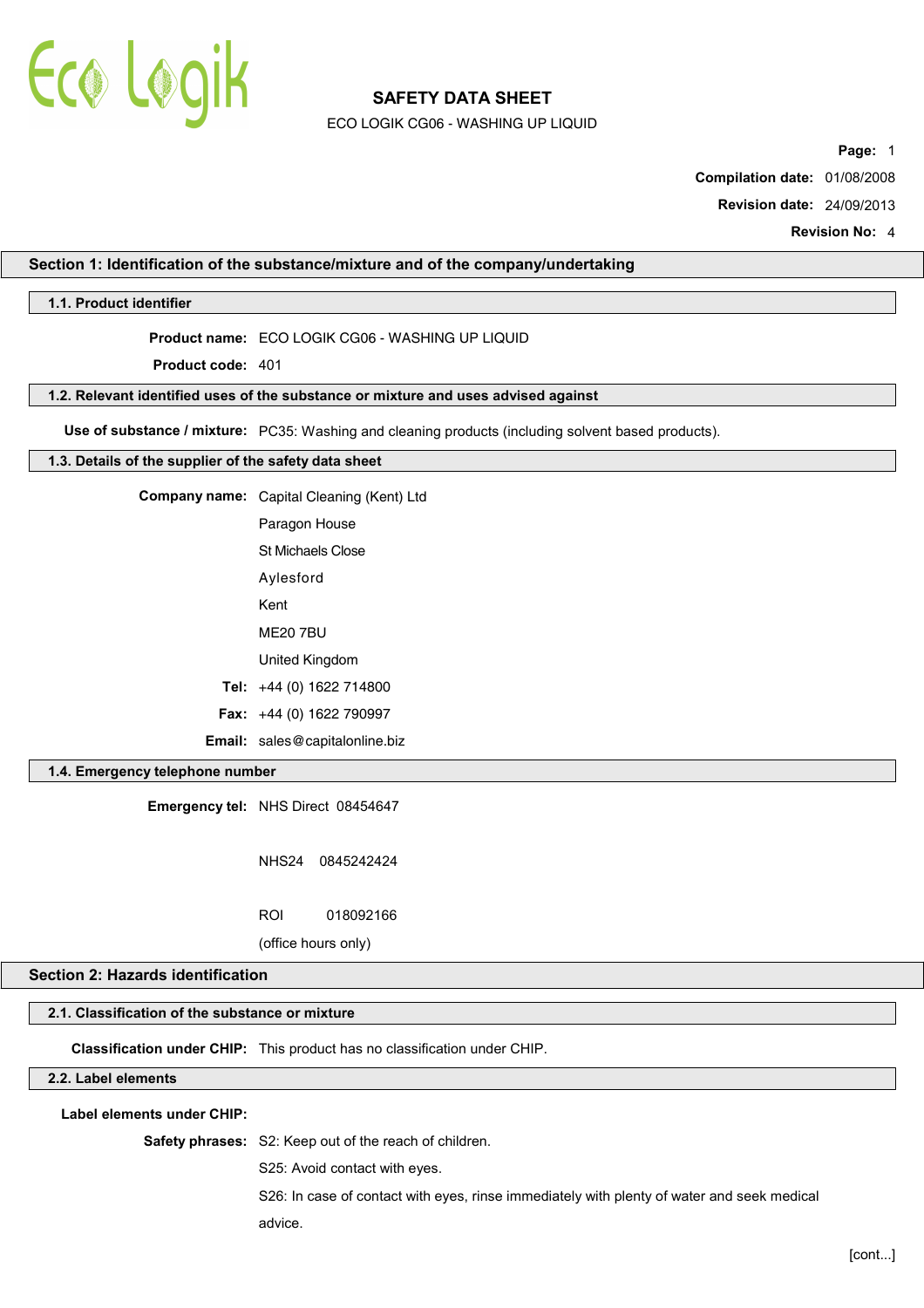## ECO LOGIK CG07 - WASHING UP LIQUID

## **2.3. Other hazards**

**PBT:** This product is not identified as a PBT substance.

#### **Section 3: Composition/information on ingredients**

## **3.2. Mixtures**

#### **Hazardous ingredients:**

SODIUM DODECYL BENZENE SULPHONATE

| <b>EINECS</b>           | CAS        | <b>CHIP Classification</b> | <b>CLP Classification</b>               | Percent   |  |
|-------------------------|------------|----------------------------|-----------------------------------------|-----------|--|
| 246-680-4               | 25155-30-0 | Xi: R36                    | $\overline{\phantom{0}}$                | 10-30%    |  |
| SODIUM LAURETH SULPHATE |            |                            |                                         |           |  |
| 500-234-8               | 68891-38-3 | Xi: R38; Xi: R36           | Skin Irrit. 2: H315; Eye Irrit. 2: H319 | $1 - 10%$ |  |

#### **Section 4: First aid measures**

#### **4.1. Description of first aid measures**

**Skin contact:** Wash immediately with plenty of soap and water.

**Eye contact:** Bathe the eye with running water for 15 minutes. Transfer to hospital for specialist examination.

**Ingestion:** Wash out mouth with water. If conscious, give half a litre of water to drink immediately. Do not induce vomiting. Transfer to hospital as soon as possible.

**Inhalation:** Not applicable.

#### **4.2. Most important symptoms and effects, both acute and delayed**

**Skin contact:** There may be mild irritation at the site of contact.

**Eye contact:** There may be irritation and redness.

**Ingestion:** There may be irritation of the throat.

**Inhalation:** No symptoms.

### **4.3. Indication of any immediate medical attention and special treatment needed**

**Immediate / special treatment:** Not applicable.

#### **Section 5: Fire-fighting measures**

**5.1. Extinguishing media**

**Extinguishing media:** Water.

#### **5.2. Special hazards arising from the substance or mixture**

**Exposure hazards:** In combustion emits toxic fumes of carbon dioxide / carbon monoxide.

#### **5.3. Advice for fire-fighters**

**Advice for fire-fighters:** Wear self-contained breathing apparatus. Wear protective clothing to prevent contact with

skin and eyes.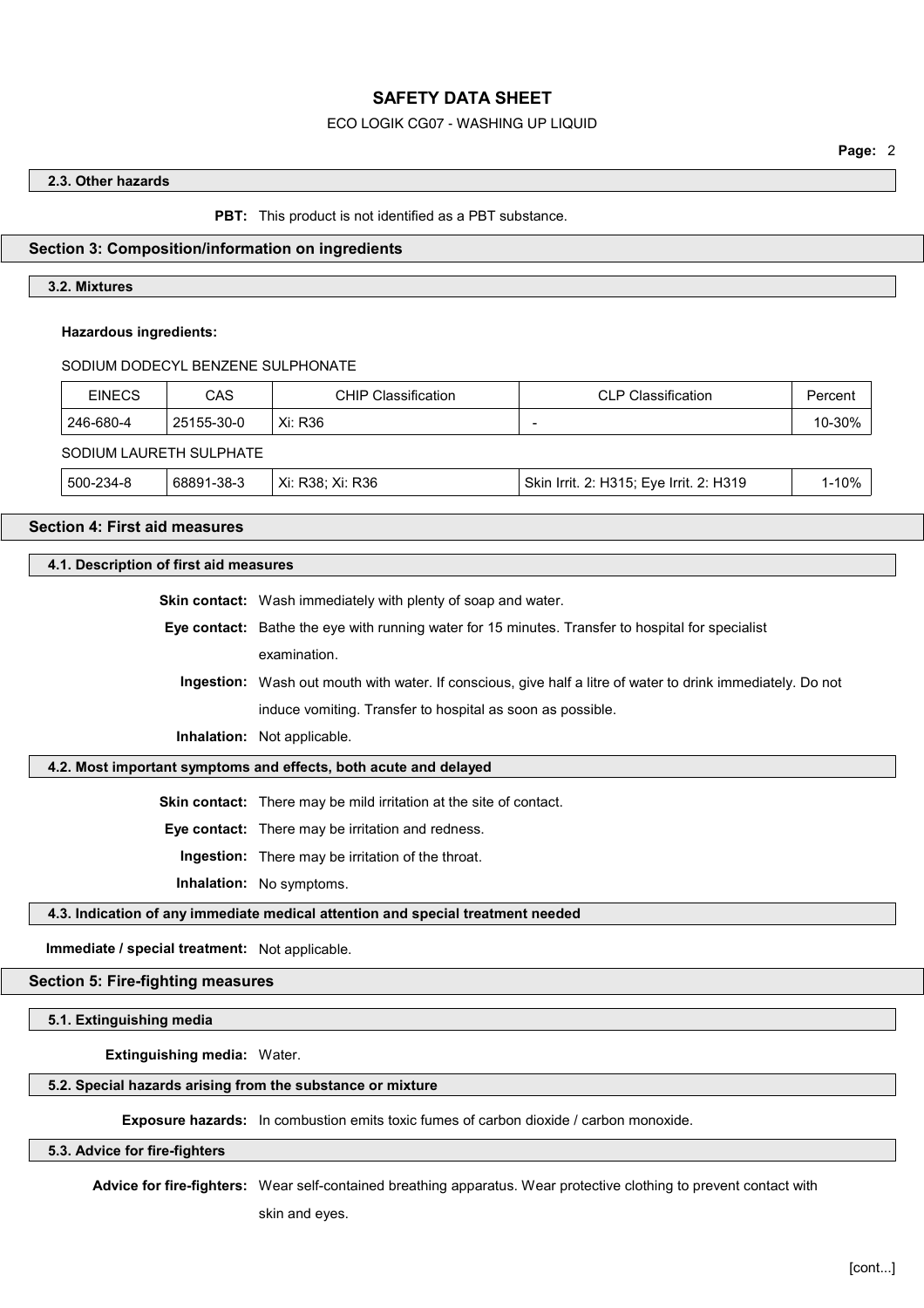#### ECO LOGIK CG07 - WASHING UP LIQUID

#### **Section 6: Accidental release measures**

#### **6.1. Personal precautions, protective equipment and emergency procedures**

**Personal precautions:** Refer to section 8 of SDS for personal protection details. Turn leaking containers leak-side up

to prevent the escape of liquid.

### **6.2. Environmental precautions**

**Environmental precautions:** Do not discharge into drains or rivers. Contain the spillage using bunding.

#### **6.3. Methods and material for containment and cleaning up**

**Clean-up procedures:** Transfer to a suitable container.

#### **6.4. Reference to other sections**

**Reference to other sections:** Refer to section 8 of SDS.

#### **Section 7: Handling and storage**

## **7.1. Precautions for safe handling**

**Handling requirements:** Not applicable.

## **7.2. Conditions for safe storage, including any incompatibilities**

**Storage conditions:** Keep container tightly closed.

**Suitable packaging:** Polyethylene. Stainless steel.

**7.3. Specific end use(s)**

**Specific end use(s):** No data available.

## **Section 8: Exposure controls/personal protection**

**8.1. Control parameters**

**Workplace exposure limits:** No data available.

**8.1. DNEL/PNEC Values**

**DNEL / PNEC** No data available.

**8.2. Exposure controls**

**Respiratory protection:** Respiratory protection not required.

**Hand protection:** Rubber gloves.

**Eye protection:** Safety glasses. Ensure eye bath is to hand.

## **Section 9: Physical and chemical properties**

#### **9.1. Information on basic physical and chemical properties**

**State:** Liquid

- **Colour:** Yellow
- **Odour:** Pleasant
- **Evaporation rate:** Moderate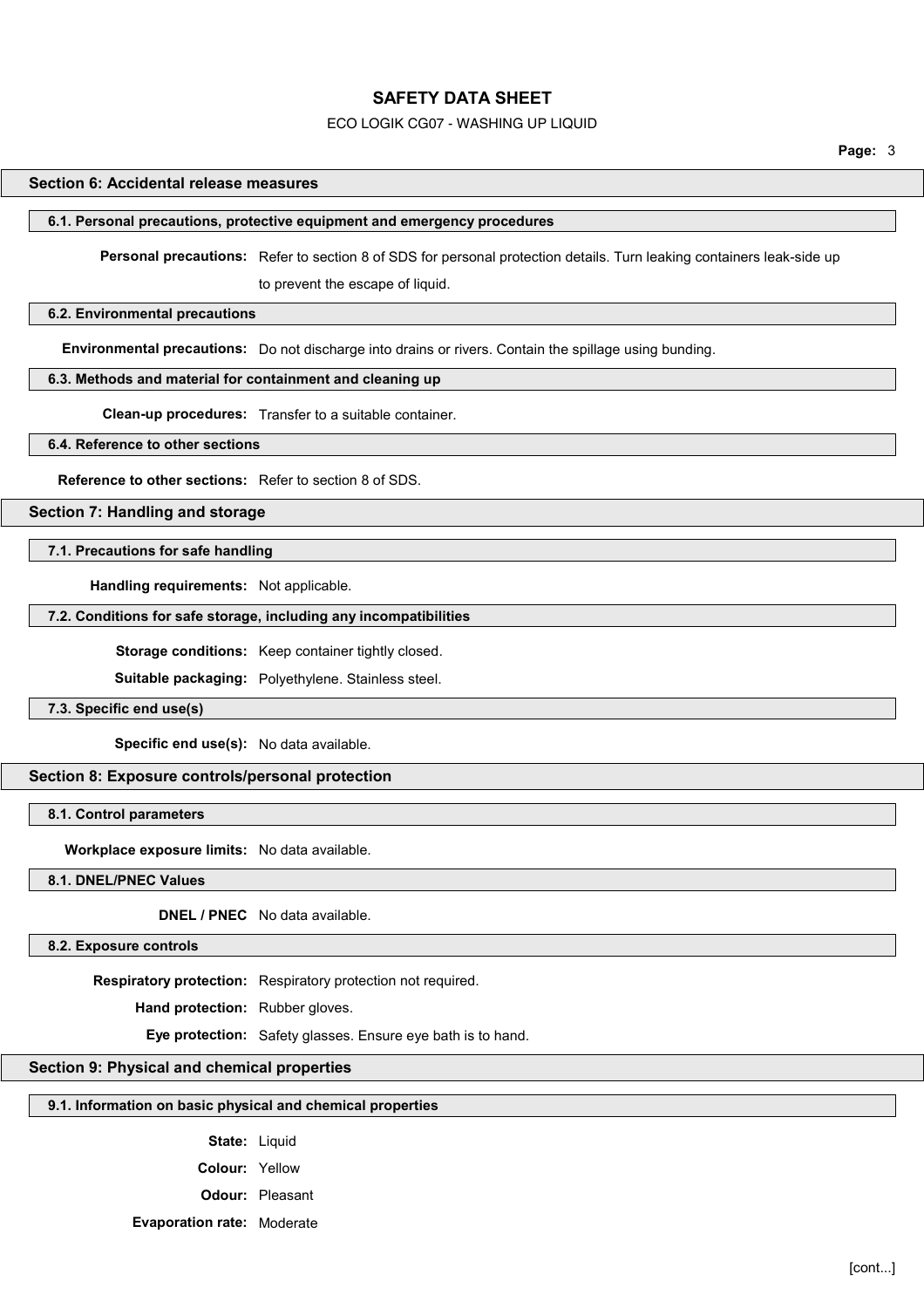## ECO LOGIK CG07 - WASHING UP LIQUID

|                                                      | <b>Oxidising:</b> Non-oxidising (by EC criteria) |                                              |                               |
|------------------------------------------------------|--------------------------------------------------|----------------------------------------------|-------------------------------|
| <b>Solubility in water: Soluble</b>                  |                                                  |                                              |                               |
| <b>Viscosity:</b> Viscous                            |                                                  |                                              |                               |
| <b>Boiling point/range °C: 100</b>                   |                                                  | Melting point/range $C: 0$                   |                               |
| <b>Flammability limits %: lower:</b> Not applicable. |                                                  |                                              | <b>upper:</b> Not applicable. |
| <b>Flash point<sup>°</sup>C:</b> Not applicable.     |                                                  | Part.coeff. n-octanol/water: Not applicable. |                               |
| Autoflammability <sup>o</sup> C: Not applicable.     |                                                  | Vapour pressure: Not applicable.             |                               |
| <b>Relative density: 1.02 - 1.035</b>                |                                                  |                                              | $pH: 7 - 8$                   |
| $VOC$ g/l: $0$                                       |                                                  |                                              |                               |

**9.2. Other information**

**Other information:** No data available.

# **Section 10: Stability and reactivity**

**10.1. Reactivity**

**Reactivity:** Stable under recommended transport or storage conditions.

**10.2. Chemical stability**

**Chemical stability:** Stable under normal conditions.

#### **10.3. Possibility of hazardous reactions**

**Hazardous reactions:** Hazardous reactions will not occur under normal transport or storage conditions.

**10.4. Conditions to avoid**

**10.5. Incompatible materials**

**Materials to avoid:** Strong oxidising agents.

**10.6. Hazardous decomposition products**

Haz. decomp. products: In combustion emits toxic fumes of carbon dioxide / carbon monoxide.

#### **Section 11: Toxicological information**

**11.1. Information on toxicological effects**

**Toxicity values:** No data available.

**Symptoms / routes of exposure**

**Skin contact:** There may be mild irritation at the site of contact.

**Eye contact:** There may be irritation and redness.

**Ingestion:** There may be irritation of the throat.

**Inhalation:** No symptoms.

# **Section 12: Ecological information**

**Page:** 4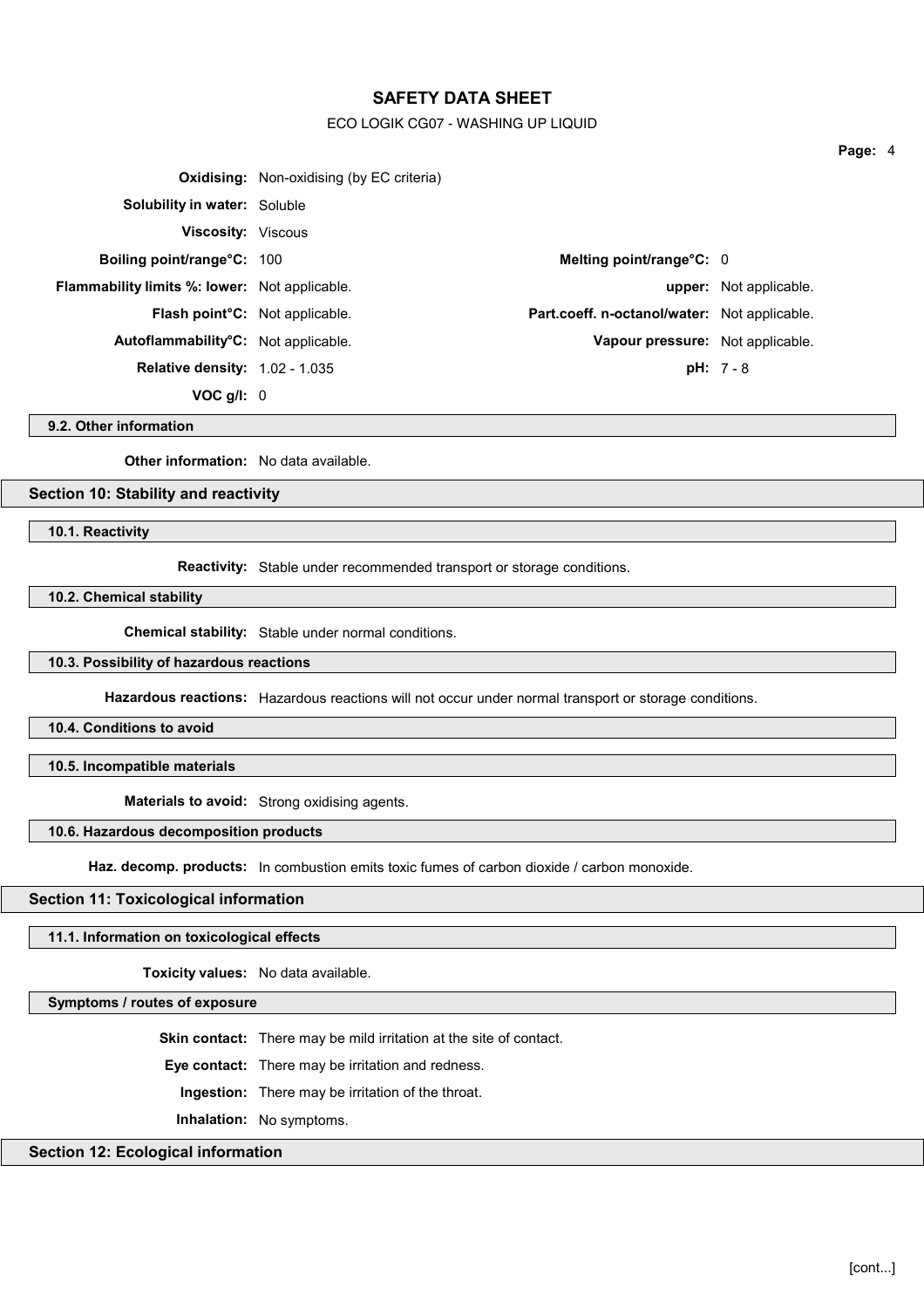#### ECO LOGIK CG07 - WASHING UP LIQUID

**Page:** 5

#### **12.1. Toxicity**

**Ecotoxicity values:** No data available.

## **12.2. Persistence and degradability**

**Persistence and degradability:** Biodegradable. The surfactants contained in this preperation comply with the biodegradability

criteria as laid down in regulation (EC) No.648/2004 on detergents.

#### **12.3. Bioaccumulative potential**

**Bioaccumulative potential:** No bioaccumulation potential.

**12.4. Mobility in soil**

**Mobility:** Soluble in water.

# **12.5. Results of PBT and vPvB assessment**

**PBT identification:** This product is not identified as a PBT substance.

**12.6. Other adverse effects**

**Other adverse effects:** Negligible ecotoxicity.

# **Section 13: Disposal considerations**

**13.1. Waste treatment methods**

**Disposal of packaging:** Dispose of as normal industrial waste.

**NB:** The user's attention is drawn to the possible existence of regional or national regulations

regarding disposal.

## **Section 14: Transport information**

**Transport class:** This product does not require a classification for transport.

## **Section 15: Regulatory information**

**15.1. Safety, health and environmental regulations/legislation specific for the substance or mixture**

## **15.2. Chemical Safety Assessment**

**Chemical safety assessment:** A chemical safety assessment has not been carried out for the substance or the mixture by

the supplier.

## **Section 16: Other information**

#### **Other information**

| Other information: This safety data sheet is prepared in accordance with Commission Regulation (EU) No |
|--------------------------------------------------------------------------------------------------------|
| 453/2010.                                                                                              |
| * indicates text in the SDS which has changed since the last revision.                                 |
| <b>Phrases used in s.2 and 3:</b> H315: Causes skin irritation.                                        |
| H319: Causes serious eye irritation.                                                                   |
| R36: Irritating to eyes.                                                                               |
| R38: Irritating to skin.                                                                               |